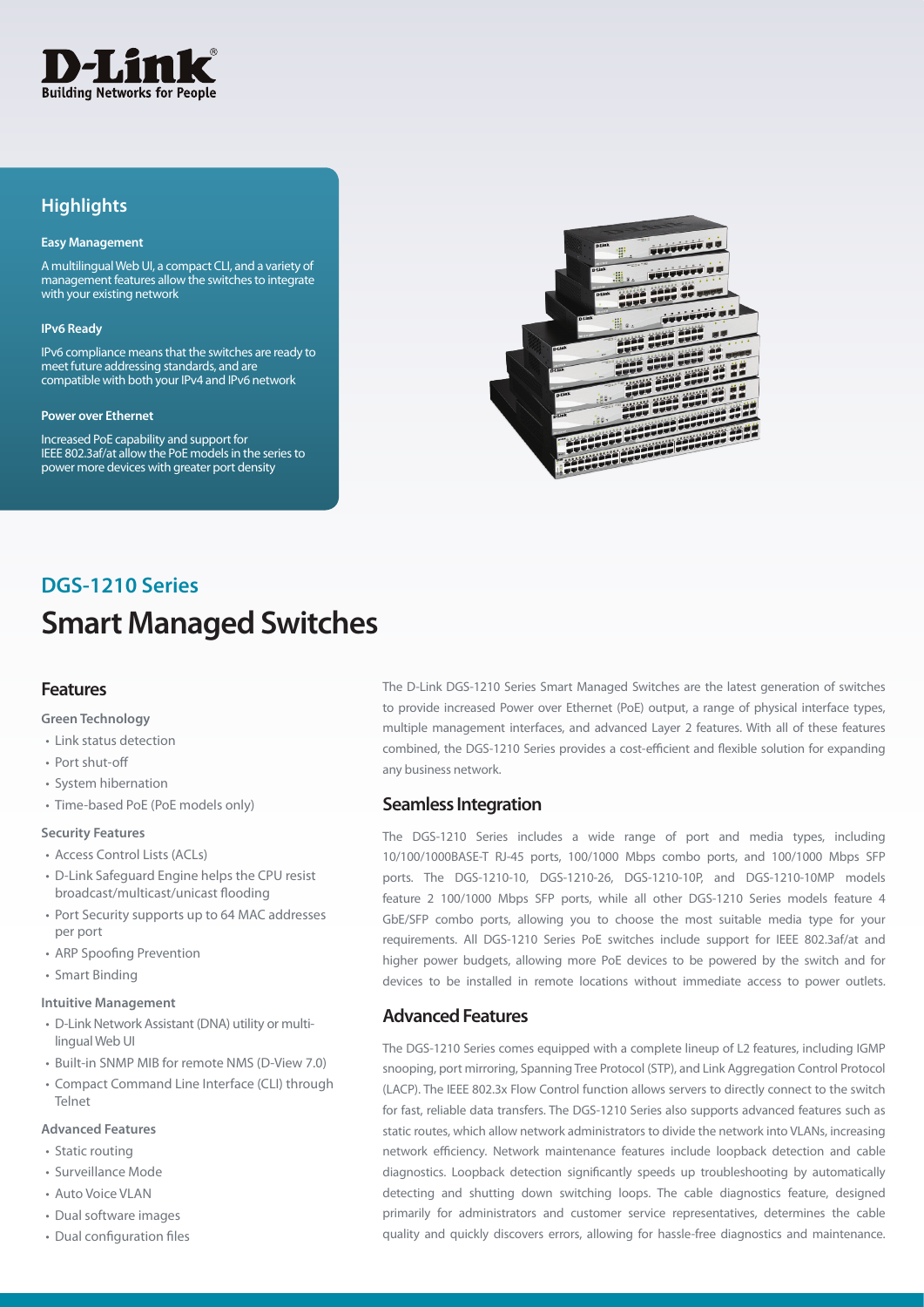

### **Automatic Configuration**

The DGS-1210 Series supports Auto Voice VLAN and Surveillance Mode, which allows voice and video traffic to be automatically identified and handled differently than regular network traffic. Auto Voice VLAN detects Voice over IP (VoIP) traffic and automatically segments it from the rest of the network, adding a layer of isolation and allowing Quality of Service (QoS) to be applied. Surveillance Mode detects compatible ONVIF cameras and places them in a surveillance VLAN, allowing a single switch to be used for voice, video, and data, removing the need for dedicated hardware and reducing maintenance costs. Surveillance Mode also includes its own Web UI, making surveillance features easily accessible and simplifying management of your surveillance network.

### **Advanced Access Control**

D-Link's innovative Safeguard Engine helps to protect the switches against traffic flooding caused by malicious attacks. The DGS-1210 Series supports 802.1X port-based authentication, allowing the clients to be authenticated through external RADIUS servers. The Access Control List (ACL) feature helps to enhance network security and helps to protect the internal IT network. The DGS-1210 Series also features Address Resolution Protocol (ARP) spoofing prevention, which helps to provide protection from attacks on the network that could allow an intruder to sniff data frames, modify traffic, or bring traffic to a halt altogether by sending fake ARP messages. To help prevent ARP spoofing attacks, the switch uses packet control ACLs to block invalid packets that contain fake ARP messages. The DHCP server screening feature filters DHCP replies on unauthorized ports to prevent them from being assigned an IP address.

#### **Versatile Management**

The DGS-1210 Series comes with the D-Link Network Assistant (DNA) utility that enables administrators to remotely control their network down to the port level. The D-Link Network Assistant utility furthermore allows customers to easily discover multiple D-Link Smart Managed Switches within the same L2 network segment and display them on-screen for instant access. With this utility, users do not need to change the IP address of their PC. This allows for simultaneous configuration and setup of all discovered devices, including password changes and firmware upgrades. The DGS-1210 Series also supports D-View 7.0 and Command Line Interface (CLI) through Telnet. D-View 7.0 is a network management system that allows for the central management of network assets, remote configuration, and logging functions.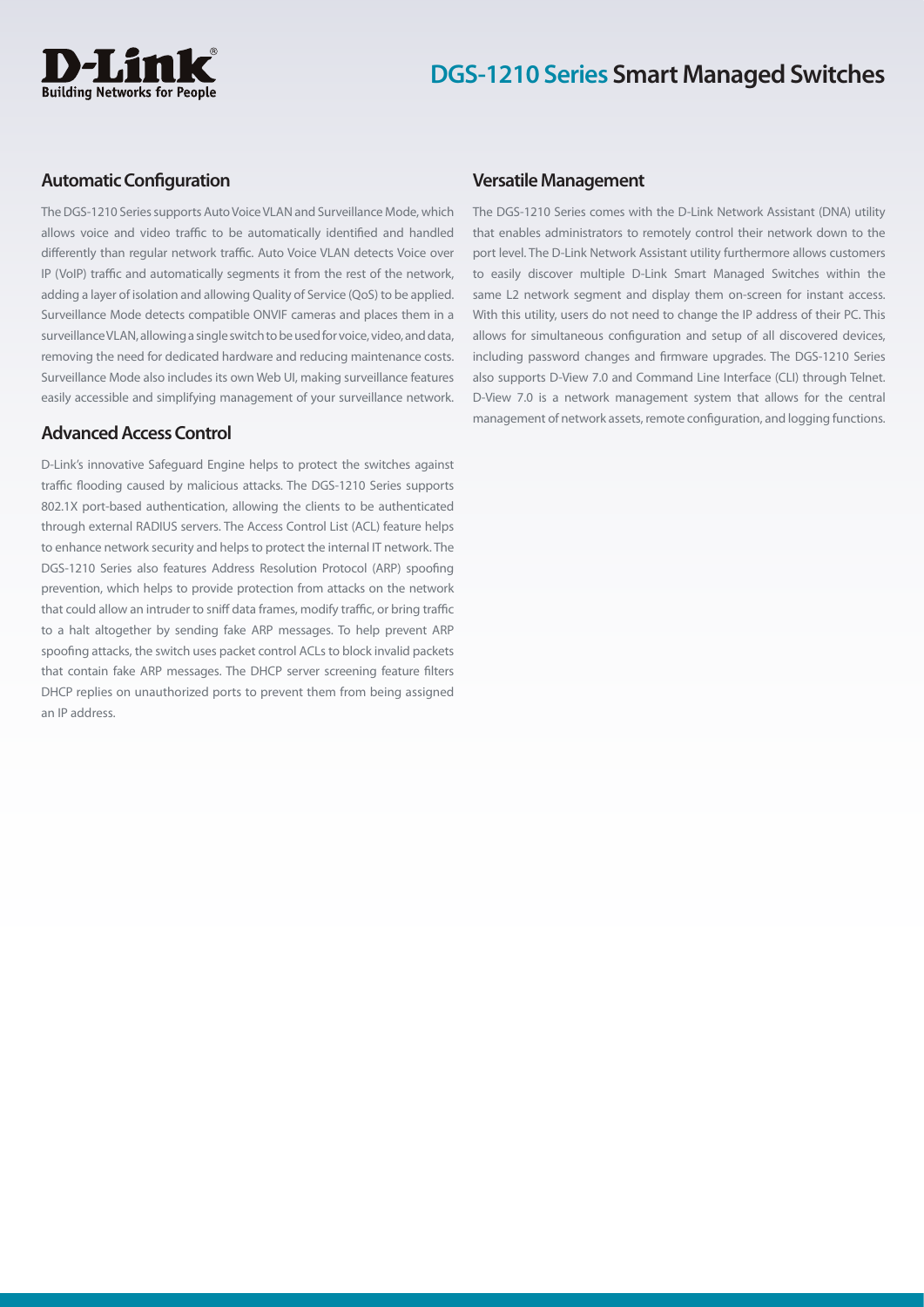

## **Surveillance Topology Web Interface Screenshot**



## **D-Link Network Assistant (DNA) Screenshot**

| $\equiv$                  |           |        |                | Default Workspace (Online / Offline: 15/0) |                      |                   |                     |            |          |               |                        | $\alpha$        | $\mathbb{R}$<br>隐 | 画<br>目<br>- 1 |
|---------------------------|-----------|--------|----------------|--------------------------------------------|----------------------|-------------------|---------------------|------------|----------|---------------|------------------------|-----------------|-------------------|---------------|
| C                         | $\ddot{}$ | Type / | Status Auth. C | System Name C                              | IP Address $\hat{C}$ | MAC               | Model $\Diamond$    | SNMP       | FW Ver.  | SN            | System Time            | IP Mode HW Ver. |                   | Protocol Ver. |
| $\mathbf{Q}_{\mathbf{q}}$ | c         | €      | ۹ę             | Switch                                     | 172.18.190.210       | 00-00-15-10-02-06 | DGS-1510-20         |            | 1.20.011 |               | 2000/01/04<br>02:08:08 | Static          | A1                | DDP V2 0.25   |
|                           | O         | €      | ۹ę             | DGS-1210-08                                | 172, 17, 7, 15       | c2-18-8b-0b-af-c3 | DGS-1210-08         |            | 1.12     | sn123456      | 2012/01/17<br>00:40:11 | DHCP            | A1                | DDP V2 0.25   |
| IP                        | Π         | ❸      | $\mathbf{e}$   | DGS-1210-52P/ME                            | 172.17.6.153         | 28-10-8b-0b-ab-c3 | DGS-1210-<br>52P/ME |            | 1.12     | sn123456      | 2012/01/17<br>00:40:11 | DHCP            | A1                | DDP V2 0.25   |
| SN <sub>NP</sub>          | $\Box$    | ❸      | $\mathbf{e}$   | DGS-1210-20/ME                             | 172.17.5.135         | 28-10-7b-0b-9d-95 | DGS-1210-20/ME      |            | 1.06     | sn123456      | 2013/01/14<br>15:37:00 | DHCP            | B1                | DDP V2 0.25   |
| ⊕                         |           | ❸      | ۹ę             | DGS-1210-28X/ME                            | 182 17 7 16          | 22-18-8b-0b-af-83 | DGS-1210-<br>28X/ME |            | 112      | sn123456      | 2012/01/17<br>00:40:11 | DHCP            | C1                | DDP V2 0.25   |
| ◉                         |           | ❸      | ۹ę             | DGS-1210-20P/ME                            | 172.17.7.153         | 28-18-8b-0b-ab-c3 | DGS-1210-<br>20P/MF |            | 1.12     | sn123456      | 2012/01/17<br>00:40:11 | DHCP            | A1                | DDP V2 0.25   |
| ⋒                         |           | €      | ۹ę             | DGS-1210-10                                | 172, 17, 7, 113      | 28-18-8b-0b-af-c3 | DGS-1210-10         |            | 112      | sn123456      | 2012/01/17<br>00:40:11 | <b>DHCP</b>     | B1                | DDP V2 0.25   |
| ıO                        | $\Box$    | €      | æ              |                                            | 172.18.190.199       | 1c-7e-e5-29-ed-07 | DGS-1500-20         | $\bigcirc$ | 2.50.008 | OBH91BC000001 | 2012/01/08<br>08:55:41 | Static          | A1                | DDP V2 0.24   |
| (1)                       |           | ❸      | ۹ę             | DGS-1210-52/ME                             | 172.17.5.153         | 28-10-7b-0b-ab-c3 | DGS-1210-52/ME      |            | 1.12     | sn123456      | 2012/01/17<br>00:40:11 | DHCP            | A1                | DDP V2 0.25   |
| $\circlearrowright$       | □         | ❸      | ۹ę             | DGS-1210-10P/ME                            | 172.17.5.135         | f0-7d-68-0f-e4-de | DGS-1210-<br>10P/ME |            | 0.0.0.0  | sn123456      | 2013/07/30<br>19:20:09 | DHCP            | B1                | DDP V2 0.25   |
| G                         | □         | €      | ۹ę             | DGS-1210-20                                | 172.17.7.111         | a8-18-8b-0b-af-c3 | DGS-1210-20         |            | 1.12     | sn123456      | 2012/01/17<br>00:40:11 | DHCP            | A1                | DDP V2 0.25   |
|                           |           | €      | æ              | DGS-1210-52                                | 172.17.7.11          | a2-18-8b-0b-af-c3 | DGS-1210-52         |            | 1.12     | sn123456      | 2012/01/17<br>00:40:11 | DHCP            | B1                | DDP V2 0.25   |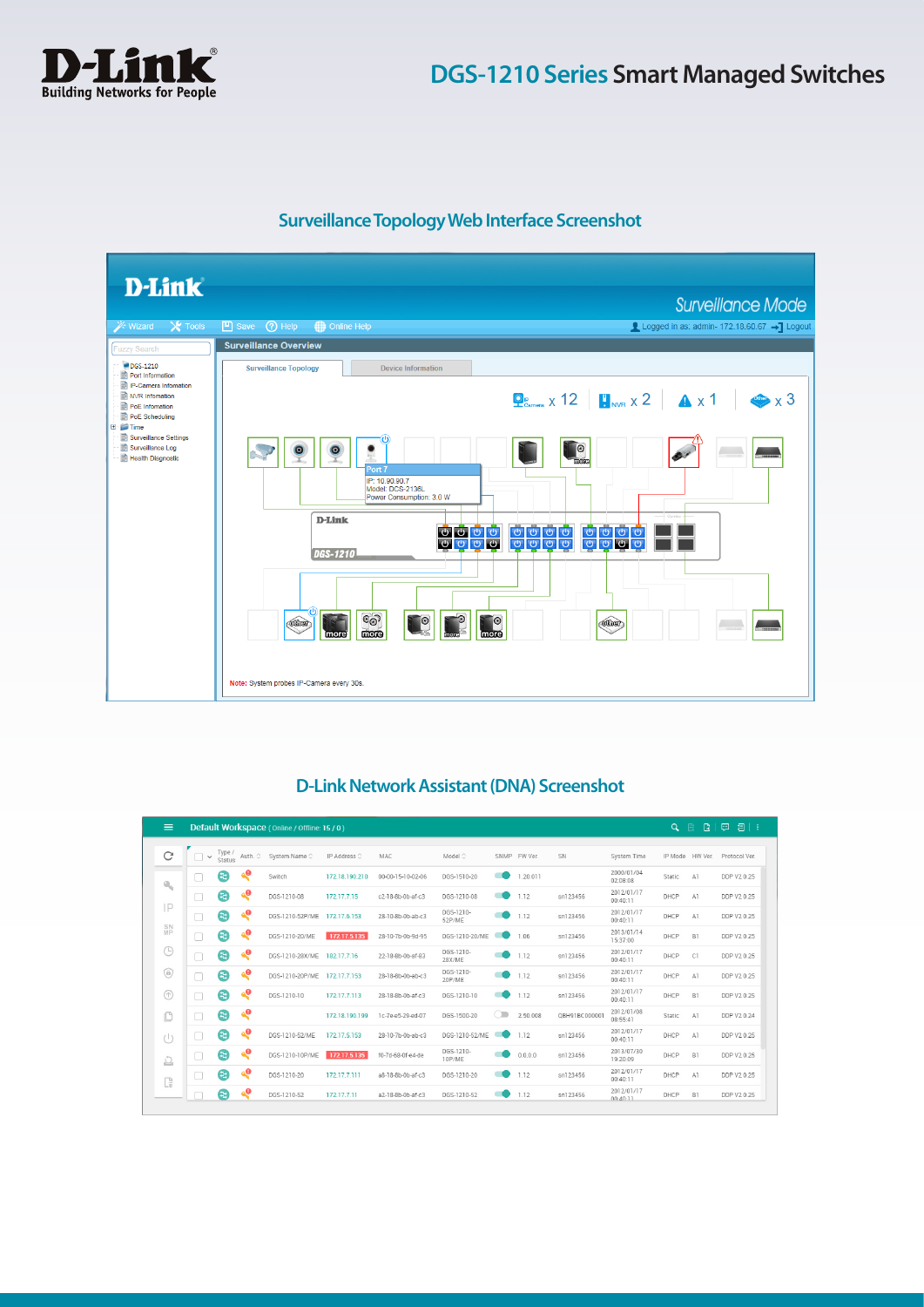

| <b>Technical Specifications</b>           |                                                                                                                                                                                                                                                                                                                                                                                     |                                                                                |                                                                              |                                                                                        |                                                                           |  |  |
|-------------------------------------------|-------------------------------------------------------------------------------------------------------------------------------------------------------------------------------------------------------------------------------------------------------------------------------------------------------------------------------------------------------------------------------------|--------------------------------------------------------------------------------|------------------------------------------------------------------------------|----------------------------------------------------------------------------------------|---------------------------------------------------------------------------|--|--|
| Model Number                              | • DGS-1210-10                                                                                                                                                                                                                                                                                                                                                                       | • DGS-1210-20                                                                  |                                                                              | • DGS-1210-28                                                                          | • DGS-1210-52                                                             |  |  |
| Hardware Version                          | $\cdot$ F1                                                                                                                                                                                                                                                                                                                                                                          |                                                                                |                                                                              |                                                                                        |                                                                           |  |  |
| General                                   |                                                                                                                                                                                                                                                                                                                                                                                     |                                                                                |                                                                              |                                                                                        |                                                                           |  |  |
| Interfaces                                | 8x<br>10/100/1000BASE-T<br>• 2 x 100/1000 Mbps<br>SFP ports                                                                                                                                                                                                                                                                                                                         | $-16x$<br>10/100/1000BASE-T<br>$4 \times 100/1000$ Mbps<br>GbE/SFP combo ports | $\cdot$ 24 $\times$<br>10/100/1000BASE-T<br>• 2 x 100/1000 Mbps SFP<br>ports | $\cdot$ 24 $\times$<br>10/100/1000BASE-T<br>• 4 x 100/1000 Mbps<br>GbE/SFP combo ports | $-48x$<br>10/100/1000BASE-T<br>• 4 x 100/1000 Mbps<br>GbE/SFP combo ports |  |  |
| Port Standards                            | · IEEE 802.3 10BASE-T Ethernet (twisted-pair copper)<br>• IEEE 802.3u 100BASE-TX Fast Ethernet (twisted-pair copper)<br>· IEEE 802.3u 100BASE-FX 100 Mbps over fiber optic<br>· IEEE 802.3ab 1000BASE-T Gigabit Ethernet (twisted- pair copper)<br>· IEEE 802.3z 1000BASE-X 1 Gbps over fiber optic<br>· IEEE 802.3az Energy Efficient Ethernet (EEE)<br>• IEEE 802.3x Flow Control |                                                                                |                                                                              |                                                                                        |                                                                           |  |  |
| Network Cables                            |                                                                                                                                                                                                                                                                                                                                                                                     |                                                                                | • UTP Cat. 5, Cat. 5e (100 m max.)                                           |                                                                                        |                                                                           |  |  |
| Duplex Mode                               |                                                                                                                                                                                                                                                                                                                                                                                     |                                                                                | • Full/Half-duplex for 10/100 Mbps<br>· Full-duplex for 1000 Mbps            |                                                                                        |                                                                           |  |  |
| Media Interface Exchange                  |                                                                                                                                                                                                                                                                                                                                                                                     |                                                                                | • Auto MDI/MDIX adjustment for all twisted-pair ports                        |                                                                                        |                                                                           |  |  |
| Performance                               |                                                                                                                                                                                                                                                                                                                                                                                     |                                                                                |                                                                              |                                                                                        |                                                                           |  |  |
| <b>Switching Capacity</b>                 | $\cdot$ 20 Gbps                                                                                                                                                                                                                                                                                                                                                                     | $\cdot$ 40 Gbps                                                                | · 52 Gbps                                                                    | $\cdot$ 56 Gbps                                                                        | • 104 Gbps                                                                |  |  |
| <b>Transmission Method</b>                | • Store-and-forward                                                                                                                                                                                                                                                                                                                                                                 |                                                                                |                                                                              |                                                                                        |                                                                           |  |  |
| <b>MAC Address Table</b>                  |                                                                                                                                                                                                                                                                                                                                                                                     | · 8K entries<br>• 16K entries                                                  |                                                                              |                                                                                        |                                                                           |  |  |
| <b>Static MAC Addresses</b>               | • 256 entries                                                                                                                                                                                                                                                                                                                                                                       |                                                                                |                                                                              |                                                                                        |                                                                           |  |  |
| Maximum 64 Byte<br>Packet Forwarding Rate | • 14.88 Mpps                                                                                                                                                                                                                                                                                                                                                                        | • 29.8 Mpps                                                                    | • 38.7 Mpps                                                                  | • 41.7 Mpps                                                                            | • 77.4 Mpps                                                               |  |  |
| Packet Buffer Memory                      | • 4.1 Mbits                                                                                                                                                                                                                                                                                                                                                                         | • 4.1 Mbits                                                                    | • 4.1 Mbits                                                                  | • 4.1 Mbits                                                                            | • 12 Mbits                                                                |  |  |
| <b>CPU Memory</b>                         | • DDR3 128 MB                                                                                                                                                                                                                                                                                                                                                                       |                                                                                |                                                                              |                                                                                        |                                                                           |  |  |
| Flash Memory                              | • 32 MB                                                                                                                                                                                                                                                                                                                                                                             |                                                                                |                                                                              |                                                                                        |                                                                           |  |  |
| <b>LEDs</b>                               |                                                                                                                                                                                                                                                                                                                                                                                     |                                                                                |                                                                              |                                                                                        |                                                                           |  |  |
| Power (per device)                        | $\checkmark$                                                                                                                                                                                                                                                                                                                                                                        |                                                                                |                                                                              |                                                                                        |                                                                           |  |  |
| Link/Active/Speed (per<br>port)           | $\checkmark$                                                                                                                                                                                                                                                                                                                                                                        |                                                                                |                                                                              |                                                                                        |                                                                           |  |  |
| Physical/Environmental                    |                                                                                                                                                                                                                                                                                                                                                                                     |                                                                                |                                                                              |                                                                                        |                                                                           |  |  |
| Power Input                               |                                                                                                                                                                                                                                                                                                                                                                                     |                                                                                | • 100 to 240 V AC 50/60 Hz internal universal power supply                   |                                                                                        |                                                                           |  |  |
| Maximum Power<br>Consumption              | $\cdot$ 6.31 W/100 V<br>6.33 W/240 V                                                                                                                                                                                                                                                                                                                                                | • 13.08 W/100 V<br>• 13.02 W/240 V                                             | $\cdot$ 15.22 W/100 V<br>$\cdot$ 15.11 W/240 V                               | $\cdot$ 17.32 W/100 V<br>$\cdot$ 16.94 W/240 V                                         | • 34.85 W/100 V<br>• 34.2 W/240 V                                         |  |  |
| <b>Standby Power</b><br>Consumption       | $\cdot$ 2.03 W/100V<br>$\cdot$ 2.07 W/240V                                                                                                                                                                                                                                                                                                                                          | $-5.47 W/100 V$<br>$-5.56 W/240 V$                                             | $-5.01 W/100 V$<br>$-5.06 W/240 V$                                           | 6.49 W/100 V<br>$\cdot$ 6.55 W/240 V                                                   | • 13.7 W/100 V<br>$\cdot$ 13.9 W/240 V                                    |  |  |
| Acoustics                                 | $\bullet$ 0 dB(A)                                                                                                                                                                                                                                                                                                                                                                   | $\cdot$ 0 dB(A)                                                                | $\cdot$ 0 dB(A)                                                              | $\cdot$ 0 dB(A)                                                                        | $\cdot$ 0 dB(A)                                                           |  |  |
| <b>Heat Dissipation</b>                   | • 21.53 BTU/hr (100V)<br>• 21.59 BTU/hr (240V)                                                                                                                                                                                                                                                                                                                                      | • 44.62 BTU/hr (100V)<br>• 44.41 BTU/hr (240V)                                 | • 51.93 BTU/hr (100V)<br>• 51.57 BTU/hr (240V)                               | • 59.09 BTU/hr (100V)<br>• 57.79 BTU/hr (240V)                                         | • 118.92 BTU/hr (100V)<br>• 116.7 BTU/hr (240V)                           |  |  |
| <b>Operating Temperature</b>              |                                                                                                                                                                                                                                                                                                                                                                                     |                                                                                | $\cdot$ -5 to 50°C                                                           |                                                                                        |                                                                           |  |  |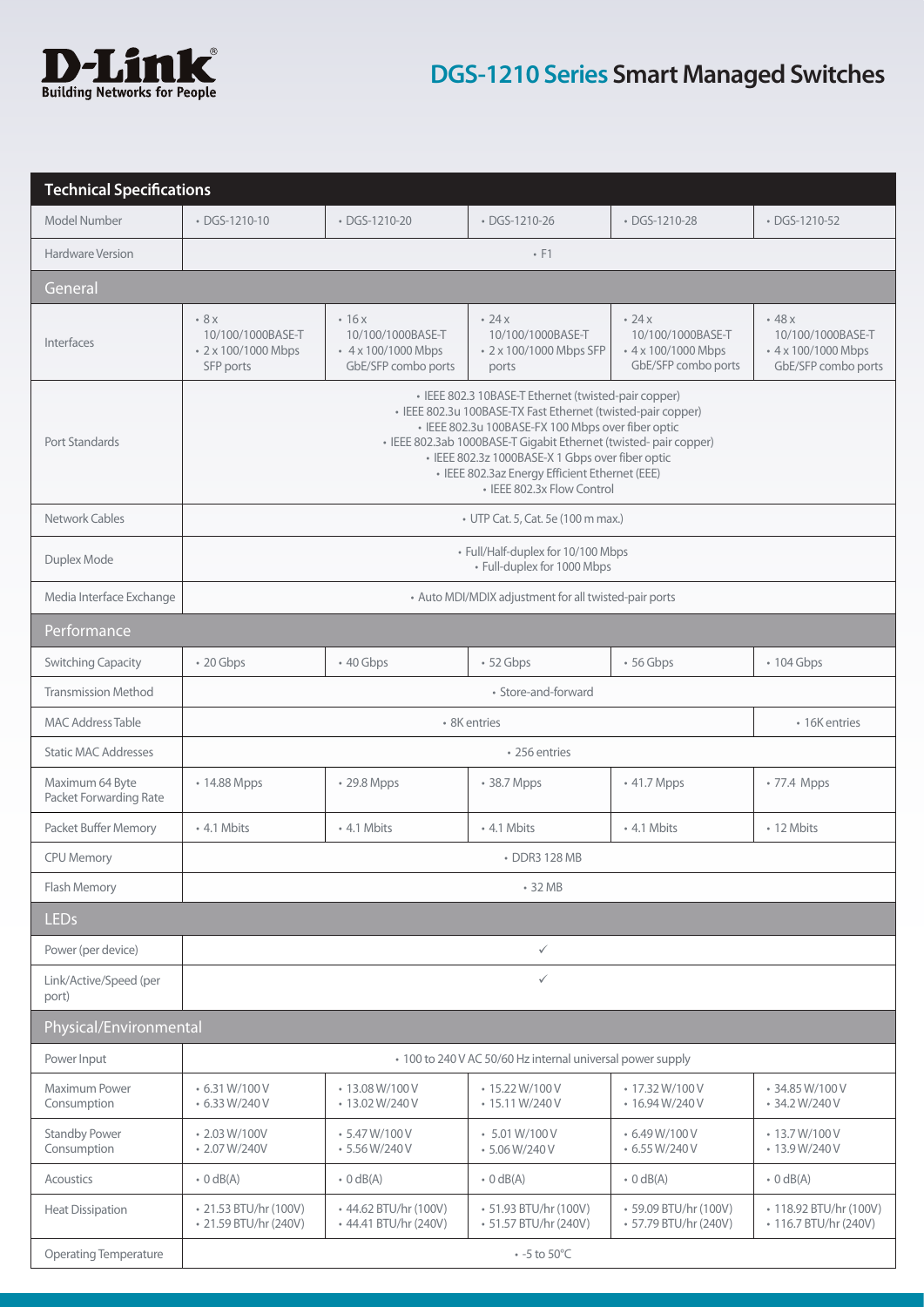

| Storage Temperature                | $\cdot$ -20 to 70 °C                                                                   |                                                                           |                                                                           |                                                                   |                                                                   |  |  |
|------------------------------------|----------------------------------------------------------------------------------------|---------------------------------------------------------------------------|---------------------------------------------------------------------------|-------------------------------------------------------------------|-------------------------------------------------------------------|--|--|
| <b>Operating Humidity</b>          | • 0% to 95% relative humidity                                                          |                                                                           |                                                                           |                                                                   |                                                                   |  |  |
| <b>Storage Humidity</b>            | • 0% to 95% relative humidity                                                          |                                                                           |                                                                           |                                                                   |                                                                   |  |  |
| Dimensions $(L \times W \times H)$ | $\cdot$ 280 x 126 x 44 mm<br>$(11.02 \times 4.96 \times 1.73 \text{ in})$              | $\cdot$ 280 x 180 x 44 mm<br>$(11.02 \times 7.09 \times 1.73 \text{ in})$ | $\cdot$ 440 x 140 x 44 mm<br>$(17.32 \times 5.51 \times 1.73 \text{ in})$ | $\cdot$ 440 x 140 x 44 mm<br>$(17.32 \times 5.51 \times 1.73$ in) | $\cdot$ 440 x 210 x 44 mm<br>$(17.32 \times 8.27 \times 1.73$ in) |  |  |
| Weight                             | $\cdot$ 0.98 kg (2.16 lbs)                                                             | $\cdot$ 1.75 kg (3.86 lbs)                                                | • 2.06 kg (4.54 lbs)                                                      | $\cdot$ 2.15 kg (4.74 lbs)                                        | • 3.46 kg (7.63 lbs)                                              |  |  |
| Certifications                     | • EMI: CE Class A, VCCI Class A, FCC Class A, BSMI, CCC<br>• Safety: CB, UL, BSMI, CCC |                                                                           |                                                                           |                                                                   |                                                                   |  |  |
| <b>MTBF</b>                        | • 1,380,058 hours                                                                      | • 1,087,100 hours                                                         | • 1,082,534 hours                                                         | • 992,594 hours                                                   | • 400,667 hours                                                   |  |  |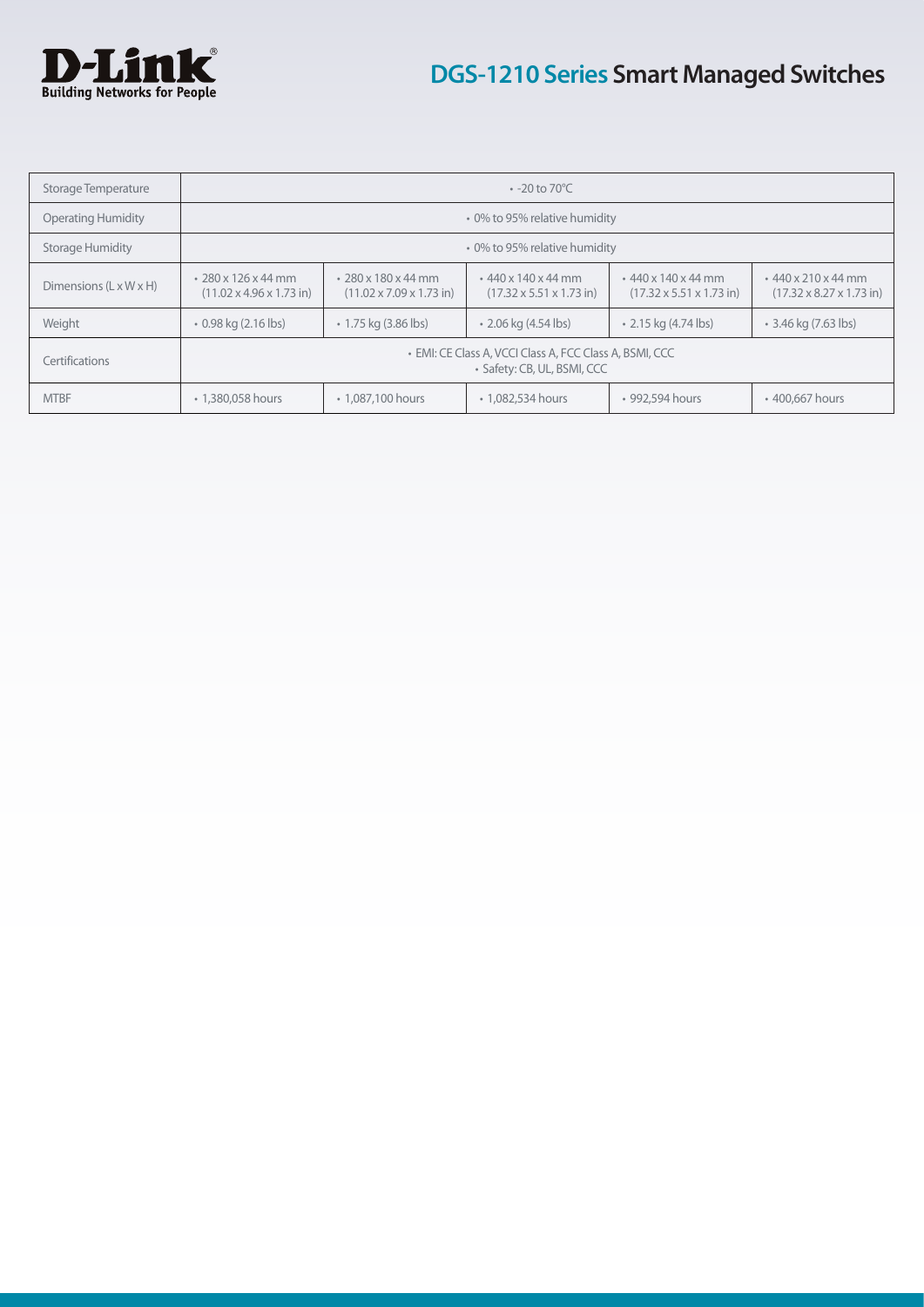

| <b>Technical Specifications</b>                                                   |                                                                                                                                                                                                                                                                                                                                                                                                                                     |                                                               |                                                                            |                                                                            |                                                                           |  |  |
|-----------------------------------------------------------------------------------|-------------------------------------------------------------------------------------------------------------------------------------------------------------------------------------------------------------------------------------------------------------------------------------------------------------------------------------------------------------------------------------------------------------------------------------|---------------------------------------------------------------|----------------------------------------------------------------------------|----------------------------------------------------------------------------|---------------------------------------------------------------------------|--|--|
| Model                                                                             | • DGS-1210-10P                                                                                                                                                                                                                                                                                                                                                                                                                      | • DGS-1210-10MP                                               | • DGS-1210-28P                                                             | • DGS-1210-28MP                                                            | • DGS-1210-52MP                                                           |  |  |
| Hardware Version                                                                  | $\cdot$ F1                                                                                                                                                                                                                                                                                                                                                                                                                          |                                                               |                                                                            |                                                                            |                                                                           |  |  |
| General                                                                           |                                                                                                                                                                                                                                                                                                                                                                                                                                     |                                                               |                                                                            |                                                                            |                                                                           |  |  |
| Interfaces                                                                        | • 8 10/100/1000BASE-T<br>PoE<br>• 2 100/1000 Mbps SFP<br>ports                                                                                                                                                                                                                                                                                                                                                                      | • 810/100/1000BASE-T<br>PoE<br>• 2 100/1000 Mbps SFP<br>ports | • 24 10/100/1000BASE-T<br>PoE<br>• 4 100/1000 Mbps GbE/<br>SFP combo ports | • 24 10/100/1000BASE-T<br>PoE<br>• 4 100/1000 Mbps GbE/<br>SFP combo ports | +48 10/100/1000BASE-T<br>PoE<br>• 4 100/1000 Mbps GbE/<br>SFP combo ports |  |  |
| <b>Port Standards</b>                                                             | • IEEE 802.3 10BASE-T Ethernet (twisted-pair copper)<br>· IEEE 802.3u 100BASE-TX Fast Ethernet (twisted-pair copper)<br>· IEEE 802.3u 100BASE-FX 100 Mbps over fiber optic<br>· IEEE 802.3ab 1000BASE-T Gigabit Ethernet (twisted- pair copper)<br>· IEEE 802.3z 1000BASE-X 1 Gbps over fiber optic<br>· IEEE 802.3az Energy Efficient Ethernet (EEE)<br>• IEEE 802.3x Flow Control<br>• IEEE 802.3af/at compliance (for PoE ports) |                                                               |                                                                            |                                                                            |                                                                           |  |  |
| Network Cables                                                                    |                                                                                                                                                                                                                                                                                                                                                                                                                                     |                                                               | • UTP Cat. 5, Cat. 5e (100 m max.)                                         |                                                                            |                                                                           |  |  |
| Duplex Mode                                                                       |                                                                                                                                                                                                                                                                                                                                                                                                                                     |                                                               | • Full/Half-duplex for 10/100 Mbps<br>• Full-duplex for 1000 Mbps          |                                                                            |                                                                           |  |  |
| Media Interface Exchange<br>• Auto MDI/MDIX adjustment for all twisted-pair ports |                                                                                                                                                                                                                                                                                                                                                                                                                                     |                                                               |                                                                            |                                                                            |                                                                           |  |  |
| Performance                                                                       |                                                                                                                                                                                                                                                                                                                                                                                                                                     |                                                               |                                                                            |                                                                            |                                                                           |  |  |
| <b>Switching Capacity</b>                                                         | • 20 Gbps                                                                                                                                                                                                                                                                                                                                                                                                                           | • 20 Gbps                                                     | •56 Gbps                                                                   | $\cdot$ 56 Gbps                                                            | • 104 Gbps                                                                |  |  |
| <b>Transmission Method</b>                                                        | • Store-and-forward                                                                                                                                                                                                                                                                                                                                                                                                                 |                                                               |                                                                            |                                                                            |                                                                           |  |  |
| <b>MAC Address Table</b>                                                          |                                                                                                                                                                                                                                                                                                                                                                                                                                     |                                                               | • 8K entries                                                               |                                                                            | • 16K entries                                                             |  |  |
| <b>Static MAC Addresses</b>                                                       | • 256 entries                                                                                                                                                                                                                                                                                                                                                                                                                       |                                                               |                                                                            |                                                                            |                                                                           |  |  |
| Maximum 64 Byte Packet<br>Forwarding Rate                                         | • 14.88 Mpps                                                                                                                                                                                                                                                                                                                                                                                                                        | • 14.88 Mpps                                                  | • 41.7 Mpps                                                                | • 41.7 Mpps                                                                | • 77.4 Mpps                                                               |  |  |
| Packet Buffer Memory                                                              | • 4.1 Mbits                                                                                                                                                                                                                                                                                                                                                                                                                         | • 4.1 Mbits                                                   | • 4.1 Mbits                                                                | • 4.1 Mbits                                                                | • 12 Mbits                                                                |  |  |
| <b>CPU Memory</b>                                                                 | • DDR3 128 MB                                                                                                                                                                                                                                                                                                                                                                                                                       |                                                               |                                                                            |                                                                            |                                                                           |  |  |
| Flash Memory                                                                      | • 32 MB                                                                                                                                                                                                                                                                                                                                                                                                                             |                                                               |                                                                            |                                                                            |                                                                           |  |  |
| PoE                                                                               |                                                                                                                                                                                                                                                                                                                                                                                                                                     |                                                               |                                                                            |                                                                            |                                                                           |  |  |
| PoE Capable Ports                                                                 |                                                                                                                                                                                                                                                                                                                                                                                                                                     | • Ports 1 to 8                                                |                                                                            | • Ports 1 to 24                                                            | • Ports 1 to 48                                                           |  |  |
| Power Budget                                                                      | $\cdot$ 65 W                                                                                                                                                                                                                                                                                                                                                                                                                        | .130W                                                         | $\cdot$ 193 W                                                              | • 370W                                                                     | $-370W$                                                                   |  |  |
| <b>LEDs</b>                                                                       |                                                                                                                                                                                                                                                                                                                                                                                                                                     |                                                               |                                                                            |                                                                            |                                                                           |  |  |
| Power (per device)                                                                | $\checkmark$                                                                                                                                                                                                                                                                                                                                                                                                                        | $\checkmark$                                                  | $\checkmark$                                                               | $\checkmark$                                                               | $\checkmark$                                                              |  |  |
| Link/Active/Speed (per<br>port)                                                   | $\checkmark$                                                                                                                                                                                                                                                                                                                                                                                                                        | $\checkmark$                                                  | $\checkmark$                                                               | $\checkmark$                                                               | $\checkmark$                                                              |  |  |
| PWR Max                                                                           | $\checkmark$                                                                                                                                                                                                                                                                                                                                                                                                                        | $\checkmark$                                                  | $\checkmark$                                                               | $\checkmark$                                                               | $\checkmark$                                                              |  |  |
| Fan Error                                                                         | $\cdot$ N/A                                                                                                                                                                                                                                                                                                                                                                                                                         | $\cdot$ N/A                                                   | $\checkmark$                                                               | $\checkmark$                                                               | $\checkmark$                                                              |  |  |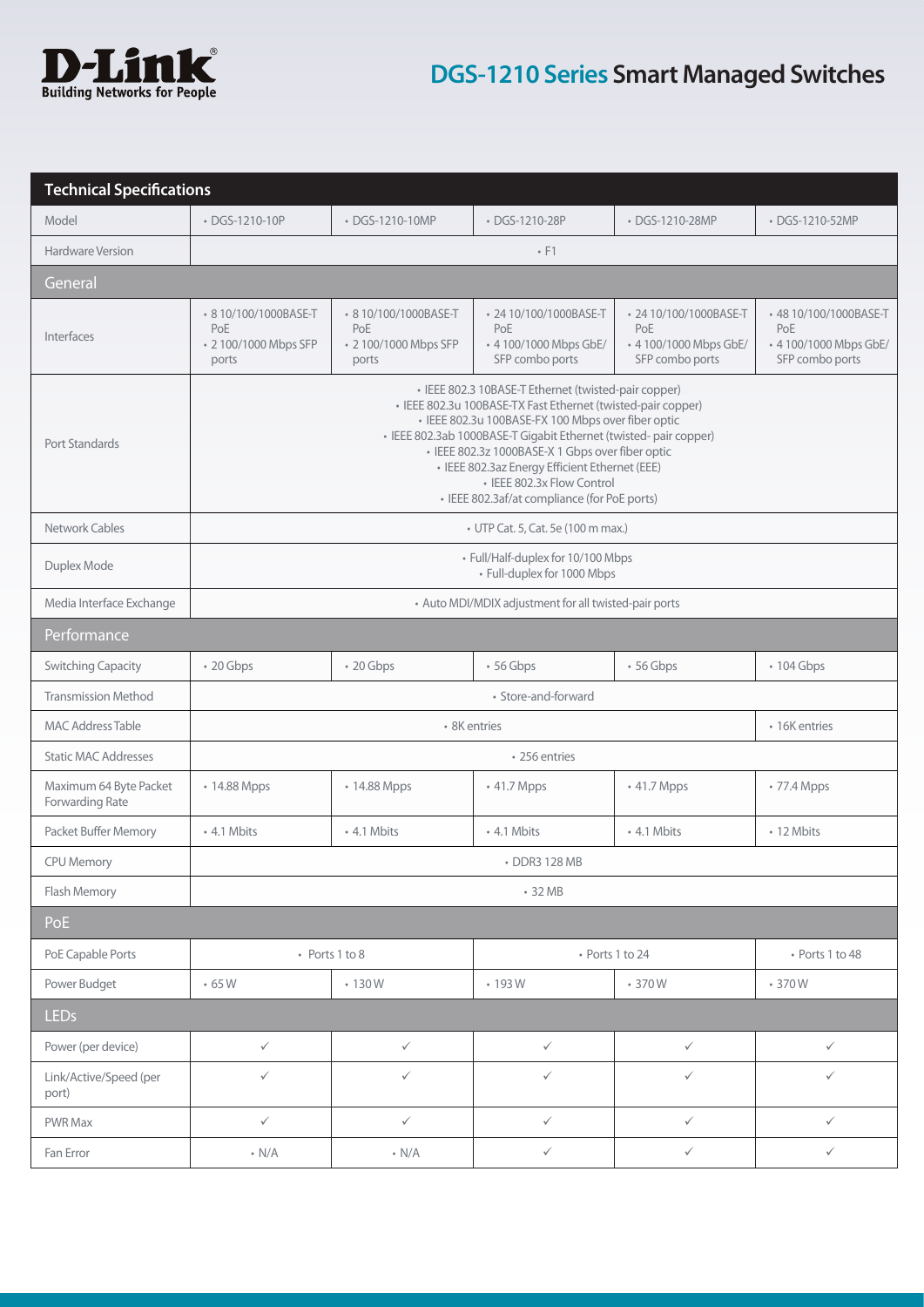

| Physical/Environmental                         |                                                                                        |                                                                |                                                                       |                                                                 |                                                                         |  |  |  |
|------------------------------------------------|----------------------------------------------------------------------------------------|----------------------------------------------------------------|-----------------------------------------------------------------------|-----------------------------------------------------------------|-------------------------------------------------------------------------|--|--|--|
| Power Input                                    | • 54.0 V DC external<br>power adapter                                                  |                                                                | • 100 to 240 V AC 50/60 Hz<br>internal universal power supply         |                                                                 |                                                                         |  |  |  |
| Maximum Power<br>Consumption (PoE<br>enabled)  | $\cdot$ 81.9 W/100 V<br>• 80.6 W/240 V                                                 | $\cdot$ 152.3 W/100 V<br>$\cdot$ 148.7 W/240 V                 | $\cdot$ 263.9 W/100 V<br>$\cdot$ 247.4 W/240 V                        | $\cdot$ 446.1 W/100 V<br>• 424.8 W/240 V                        | • 478.9 W/100 V<br>• 454.1 W/240 V                                      |  |  |  |
| Maximum Power<br>Consumption (PoE<br>disabled) | $-7.6 W/100 V$<br>$-7.5 W/240 V$                                                       | $\cdot$ 8.5 W/100 V<br>$-9.4 W/240 V$                          | $\cdot$ 30.6 W/100 V<br>$\cdot$ 28.1 W/240 V                          | $\cdot$ 29.8 W/100 V<br>$\cdot$ 29.0 W/240 V                    | $-54 W/100 V$<br>$-54.4 W/240 V$                                        |  |  |  |
| <b>Standby Power</b><br>Consumption            | $\cdot$ 2.5 W/100 V<br>$\cdot$ 2.5 W/240 V                                             | $-4.3 W/100 V$<br>$-5.2 W/240 V$                               | $\cdot$ 19.6 W/100 V<br>$\cdot$ 16.6 W/240 V                          | $\cdot$ 18.5 W/100 V<br>$\cdot$ 17.1 W/240 V                    | • 32 W/100 V<br>$\cdot$ 31.6 W/240 V                                    |  |  |  |
| Acoustics                                      | $\cdot$ 0 dB(A)                                                                        | $\cdot$ 0 dB(A)                                                | · High speed: 51.7<br>dB(A)<br>· Low speed: 44.9<br>dB(A)             | · High speed: 51.7<br>dB(A)<br>• Low speed: 44.9<br>dB(A)       | · High speed: 52.4<br>dB(A)<br>• Low speed: 47.6<br>dB(A)               |  |  |  |
| <b>Heat Dissipation</b>                        | • 279.59 BTU/hr<br>(100V)<br>• 275.04 BTU/hr<br>(240V)                                 | • 519.51 BTU/hr<br>(100V)<br>• 507.23 BTU/hr<br>(240V)         | • 900.36 BTU/hr<br>(100V)<br>• 844.23 BTU/hr<br>(240V)                | • 1521.99 BTU/hr<br>(100 V)<br>• 1449.49 BTU/hr<br>(240 V)      | • 1634.01 BTU/hr<br>(100 V)<br>• 1549.29 BTU/hr<br>(240 V)              |  |  |  |
| Fans                                           | $\cdot$ N/A                                                                            | $\cdot$ N/A                                                    | $\cdot$ 2                                                             | $\cdot$ 2                                                       | $\cdot$ 3                                                               |  |  |  |
| <b>Operating Temperature</b>                   | • -5 to 50°C (23 to 122°F)                                                             |                                                                |                                                                       |                                                                 |                                                                         |  |  |  |
| Storage Temperature                            | • -20 to 70°C (-4 to 158°F)                                                            |                                                                |                                                                       |                                                                 |                                                                         |  |  |  |
| <b>Operating Humidity</b>                      | · 0% to 95% relative humidity                                                          |                                                                |                                                                       |                                                                 |                                                                         |  |  |  |
| <b>Storage Humidity</b>                        | • 0% to 95% relative humidity                                                          |                                                                |                                                                       |                                                                 |                                                                         |  |  |  |
| Dimensions $(L \times W \times H)$             | • 280 x 126 x 44 mm<br>$(11.02 \times 4.96 \times 1.73$<br>in)                         | • 330 x 180 x 44 mm<br>$(12.99 \times 7.09 \times 1.73$<br>in) | $\cdot$ 440 x 250 x 44 mm<br>$(17.32 \times 9.84 \times 1.73)$<br>in) | • 440 x 250 x 44 mm<br>$(17.32 \times 9.84 \times 1.73)$<br>in) | $\cdot$ 440 x 430 x 44 mm<br>$(17.32 \times 16.93 \times$<br>$1.73$ in) |  |  |  |
| Weight                                         | • 0.95 kg (2.10 lbs)                                                                   | • 1.77 kg (3.90 lbs)                                           | • 3.75 kg (8.27 lbs)                                                  | • 3.94 kg (8.69 lbs)                                            | • 6.26 kg (13.80 lbs)                                                   |  |  |  |
| Certifications                                 | • EMI: CE Class A, VCCI Class A, FCC Class A, BSMI, CCC<br>· Safety: CB, UL, BSMI, CCC |                                                                |                                                                       |                                                                 |                                                                         |  |  |  |
| <b>MTBF</b>                                    | • 729,258 hours                                                                        | • 1,274,005 hours                                              | • 469,262 hours                                                       | • 277,967 hours                                                 | • 236,406 hours                                                         |  |  |  |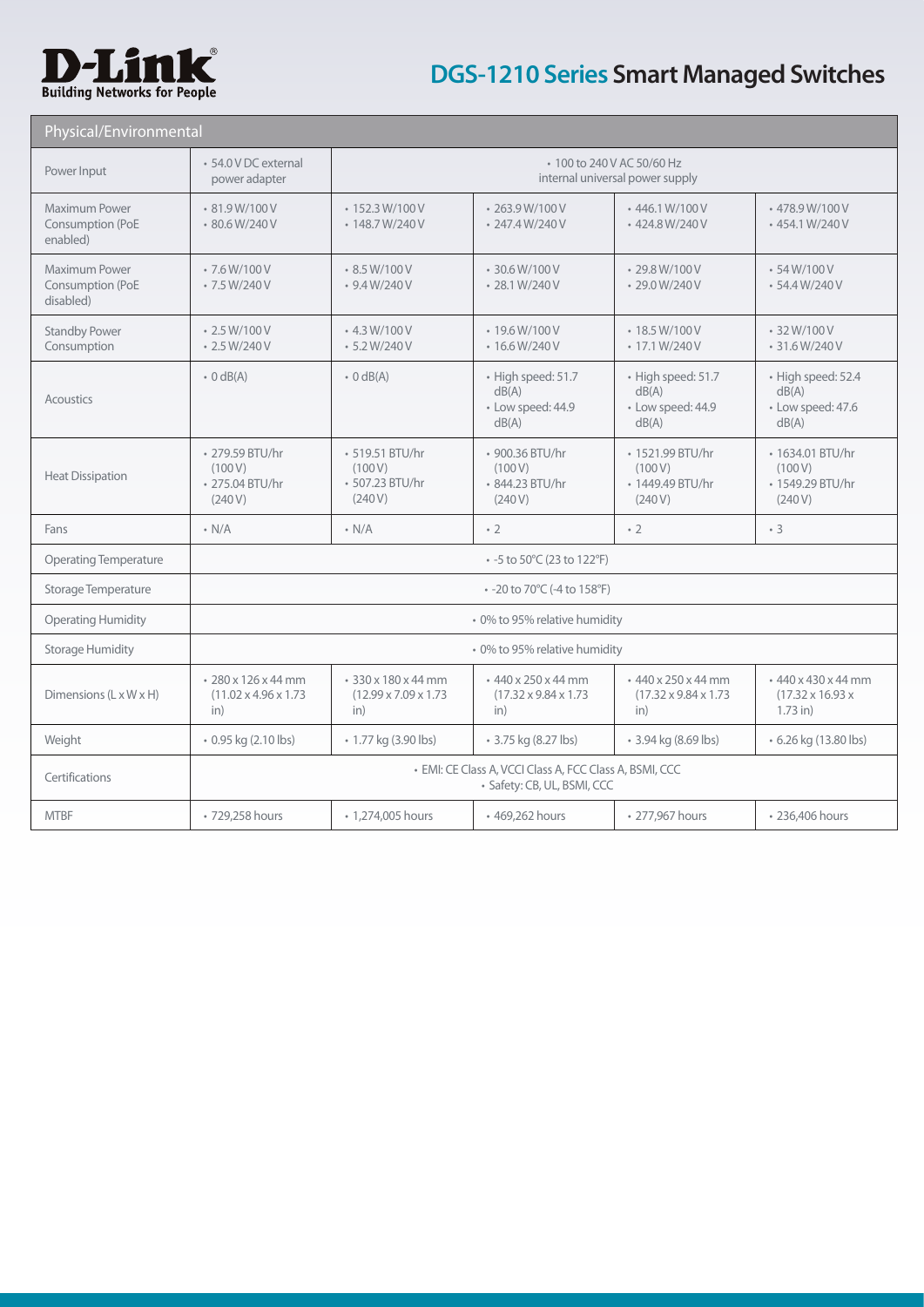

| Software                  |                                                                                                                                                                                                                                                                                                                                                                                                                                                                                                                                                                                                                                        |                                                                                                                                                                                                                                                                                                                                                                                                                                                                           |
|---------------------------|----------------------------------------------------------------------------------------------------------------------------------------------------------------------------------------------------------------------------------------------------------------------------------------------------------------------------------------------------------------------------------------------------------------------------------------------------------------------------------------------------------------------------------------------------------------------------------------------------------------------------------------|---------------------------------------------------------------------------------------------------------------------------------------------------------------------------------------------------------------------------------------------------------------------------------------------------------------------------------------------------------------------------------------------------------------------------------------------------------------------------|
| L <sub>2</sub> Features   | • MAC Address Table<br>• 8K entries<br>• 16K entries (DGS-1210-52/52MP only)<br>• IGMP Snooping<br>• IGMP v1/v2 Snooping<br>• IGMP v3 awareness<br>· Supports 256 IGMP groups<br>• Supports at least 64 static multicast addresses<br>• IGMP per VLAN<br>• Supports IGMP Snooping Querier<br>• Loopback Detection<br>· 802.3ad Link Aggregation:<br>· DGS-1210-10/10P/10MP: Supports maximum 4 groups per<br>device and 8 ports per group<br>· DGS-1210-20/26/28/28P/28MP: Supports maximum 8 groups<br>per device and 8 ports per group<br>• DGS-1210-52/52MP: Supports max 16 groups per device and 8<br>ports per group<br>$-$ LLDP | • LLDP-MED<br>• Jumbo Frame<br>• Up to 10,000 bytes<br>• Spanning Tree Protocol<br>• 802.1D STP<br>• 802.1W RSTP<br>• 802.1s MSTP<br>• Flow Control<br>• 802.3x Flow Control<br>• HOL Blocking Prevention<br>• Port Mirroring<br>• One-to-One<br>• Many-to-One<br>• Supports Mirroring for Tx/Rx/Both<br>• Multicast Filtering<br>• Forwards all unregistered groups<br>• Filters all unregistered groups<br>· Configurable MDI/MDIX<br>• MLD snooping v1/v2 (256 groups) |
| <b>VLAN</b>               | •802.1Q<br>• VLAN Group<br>• Max. 256 static VLAN groups<br>• Configurable VID from 1 - 4094<br>• Asymmetric VLAN                                                                                                                                                                                                                                                                                                                                                                                                                                                                                                                      | • Auto Voice VLAN<br>• Max. 10 user-defined OUI<br>• Max. 8 default OUI<br>• Auto Surveillance VLAN                                                                                                                                                                                                                                                                                                                                                                       |
| Quality of Service (QoS)  | • 802.1p Quality of Service<br>· 8 queues per port<br>• Queue Handling<br>• Strict<br>• Weighted Round Robin (WRR)<br>• Bandwidth Control<br>• Port-based (ingress/egress, min granularity 10/100/1000 is 16<br>Kbps)                                                                                                                                                                                                                                                                                                                                                                                                                  | • QoS based on:<br>• 802.1p priority queues<br>• DSCP<br>• MAC address<br>• EtherType<br>• IP address<br>• Protocol type<br>$\cdot$ ToS<br>· IP preference<br>• IPv6 Traffic Class<br>• TCP/UDP port                                                                                                                                                                                                                                                                      |
| <b>L3 Features</b>        | • IP interface<br>• Supports 4 interfaces<br>• IPv6 Neighbor Discovery (ND)                                                                                                                                                                                                                                                                                                                                                                                                                                                                                                                                                            | • Static routing<br>• 124 IPv4 static route entries<br>• 50 IPv6 static route entries                                                                                                                                                                                                                                                                                                                                                                                     |
| Access Control List (ACL) | • Max. 50 access lists<br>· Max. 768 rules shared by IPv4, MAC, and IPv6<br>• Each rule can only be associated with a single port<br>• ACL based on<br>• MAC address<br>• 802.1p priority mask<br>• VID mask<br>· Source/destination MAC address mask<br>• EtherType mask<br>• IP address<br>• Source/destination IP address mask<br>• DSCP mask<br>• Protocol type mask<br>• TCP/UDP port number mask                                                                                                                                                                                                                                 | • IPv6 address<br>· Source/destination IP address mask<br>• DSCP mask<br>• Protocol type mask<br>• TCP/UDP port number mask<br>• IPv6 traffic class mask                                                                                                                                                                                                                                                                                                                  |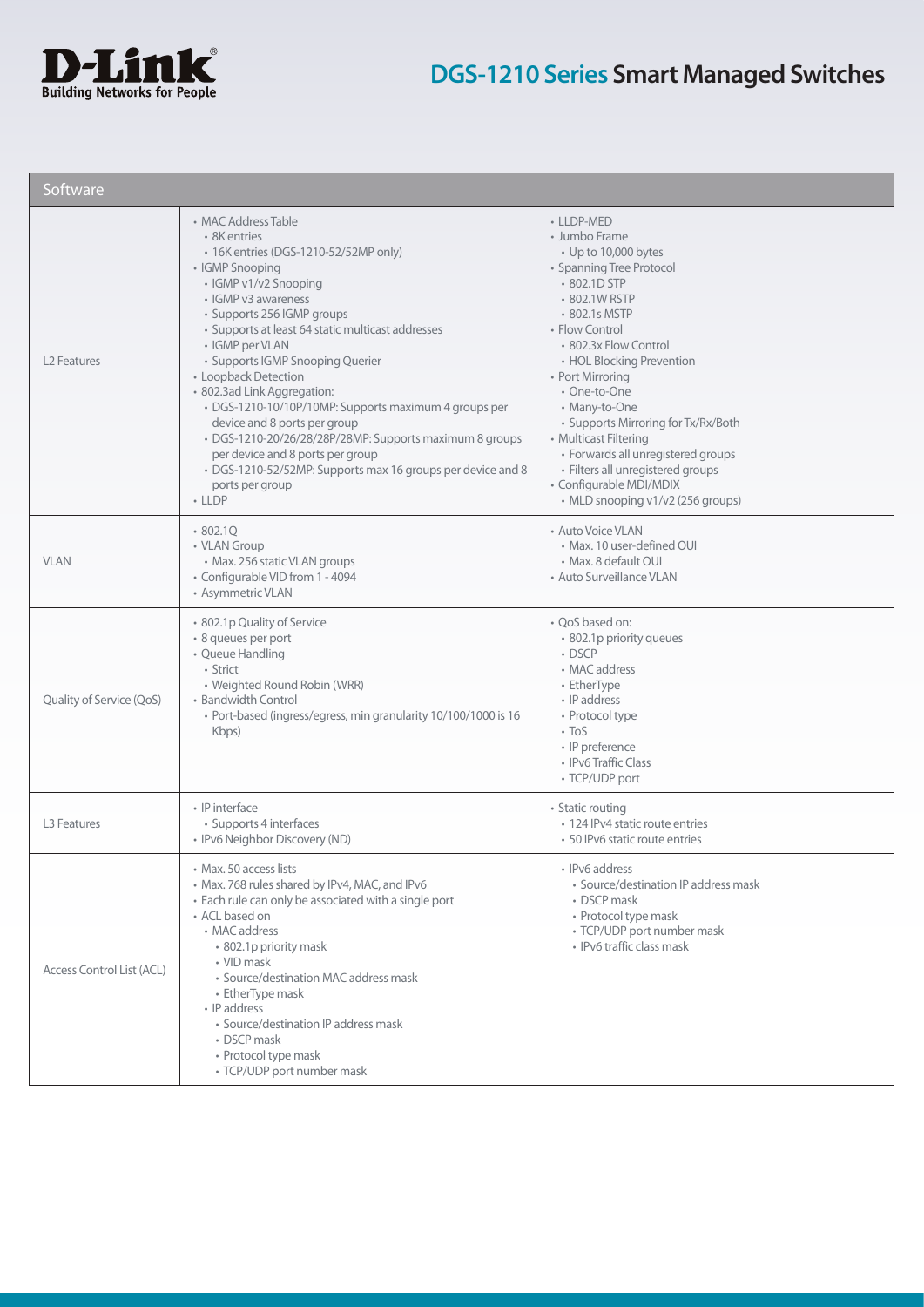

| <b>Security Features</b> | • Broadcast/Multicast/Unicast Storm Control<br>• D-Link Safeguard Engine<br>• Traffic segmentation<br>$\cdot$ SSH v2<br>$\cdot$ TLS v.1.2<br>• DoS attack prevention<br>• 802.1X Port-based Access Control<br>• Port Security<br>• Supports up to 64 MAC addresses per port<br>• ARP Spoofing Prevention<br>• Max. 127 entries                                                                                      | • DHCP Server Screening<br>• IP-MAC-Port Binding (Smart Binding)<br>• ARP Inspection<br>• Max. 256 entries<br>· IPv4 Inspection<br>• Max. 127 entries<br>• IPv6 Inspection<br>• Max. 63 entries<br>• DHCP Snooping<br>• Max. 512 entries                                                              |
|--------------------------|---------------------------------------------------------------------------------------------------------------------------------------------------------------------------------------------------------------------------------------------------------------------------------------------------------------------------------------------------------------------------------------------------------------------|-------------------------------------------------------------------------------------------------------------------------------------------------------------------------------------------------------------------------------------------------------------------------------------------------------|
| AAA                      | • 802.1X Authentication<br>• Supports local/RADIUS database<br>• Supports port-based access control<br>· Supports EAP, OTP, TLS, TTLS, PEAP<br>• Max. 128 entries when using local database                                                                                                                                                                                                                         | • IPv6 RADIUS server<br>• Support MD5 authentication                                                                                                                                                                                                                                                  |
| <b>OAM</b>               | • Cable diagnostics                                                                                                                                                                                                                                                                                                                                                                                                 | • Factory reset                                                                                                                                                                                                                                                                                       |
| Management               | • Web-based GUI<br>• D-Link Network Assistant Utility<br>• Compact CLI<br>• Telnet Server<br>• TFTP Client<br>• Configurable MDI/MDIX<br>• SNMP<br>• Supports v1/v2c/v3<br>• SNMP Trap<br>· Backup/upgrade firmware<br>• Smart Wizard<br>• Upload/download configuration file<br>• BootP/DHCP Client                                                                                                                | • System Log<br>• Max. 500 log entries<br>• SNTP<br>$\cdot$ ICMP $v6$<br>• IPv4/v6 Dual Stack<br>• DHCP Auto Configuration<br>• Time setting<br>• SNTP<br>• RMON <sub>v1</sub><br>• Trusted host<br>· Dual image<br>• Dual configuration                                                              |
| Green V3.0 Technology    | • Power Saving by:<br>• Link Status<br>· Time-based PoE: PoE ports can be turned on/off by port or<br>system through schedule                                                                                                                                                                                                                                                                                       | • System hibernation<br>• Port shut off<br>• Cable length detection                                                                                                                                                                                                                                   |
| <b>MIBs</b>              | • RFC1212 Concise MIB Definitions<br>• RFC1213 MIBII<br>• RFC1215 MIB Traps Convention<br>· RFC1493 Bridge MIB<br>• RFC1157, RFC2573, RFC2575, RFC2576 SNMP MIB<br>· RFC1442, RFC1901, RFC1902, RFC1903, RFC1904, RFC1905,<br>RFC1906, RFC1907, RFC1908, RFC2578, RFC3418 SNMPv2 MIB<br>• RFC271, RFC1757, RFC2819 RMON MIB<br>• RFC2021 RMONv2 MIB<br>· RFC1398, RFC1643, RFC1650, RFC2358, RFC2665 Ether-like MIB | · RFC2674 802.1p MIB<br>• Interface Group MIB<br>• RFC2618 RADIUS Authentication Client MIB<br>• RFC4022 MIB for TCP<br>• RFC4113 MIB for UDP<br>• RFC2389 MIB for Diffserv.<br>• RFC2620 RADIUS Accounting Client MIB<br>• Private MIB<br>• PoE MIB<br>• DDP MIB<br>• LLDP-MED MIB                   |
| <b>RFC Standards</b>     | • RFC791 IP<br>• RFC768 UDP<br>$\cdot$ RFC793 TCP<br>• RFC792 ICMPv4<br>• RFC2463, RFC4443 ICMPv6<br>$\cdot$ RFC826 ARP<br>· RFC1321, RFC2284, RFC2865, RFC2716, RFC3580 Extensible<br>Authentication Protocol (EAP)                                                                                                                                                                                                | • RFC2573 SNMP Applications<br>· RFC2461, RFC4861 Neighbor Discovery for IPv6<br>• RFC2462, RFC4862 IPv6 Stateless Address Auto-configuration<br>(SLAAC)<br>• RFC2464 IPv6 over Ethernet and definition<br>• RFC4291 IPv6 Addressing Architecture<br>· RFC2893, RFC4213 IPv4/IPv6 dual stack function |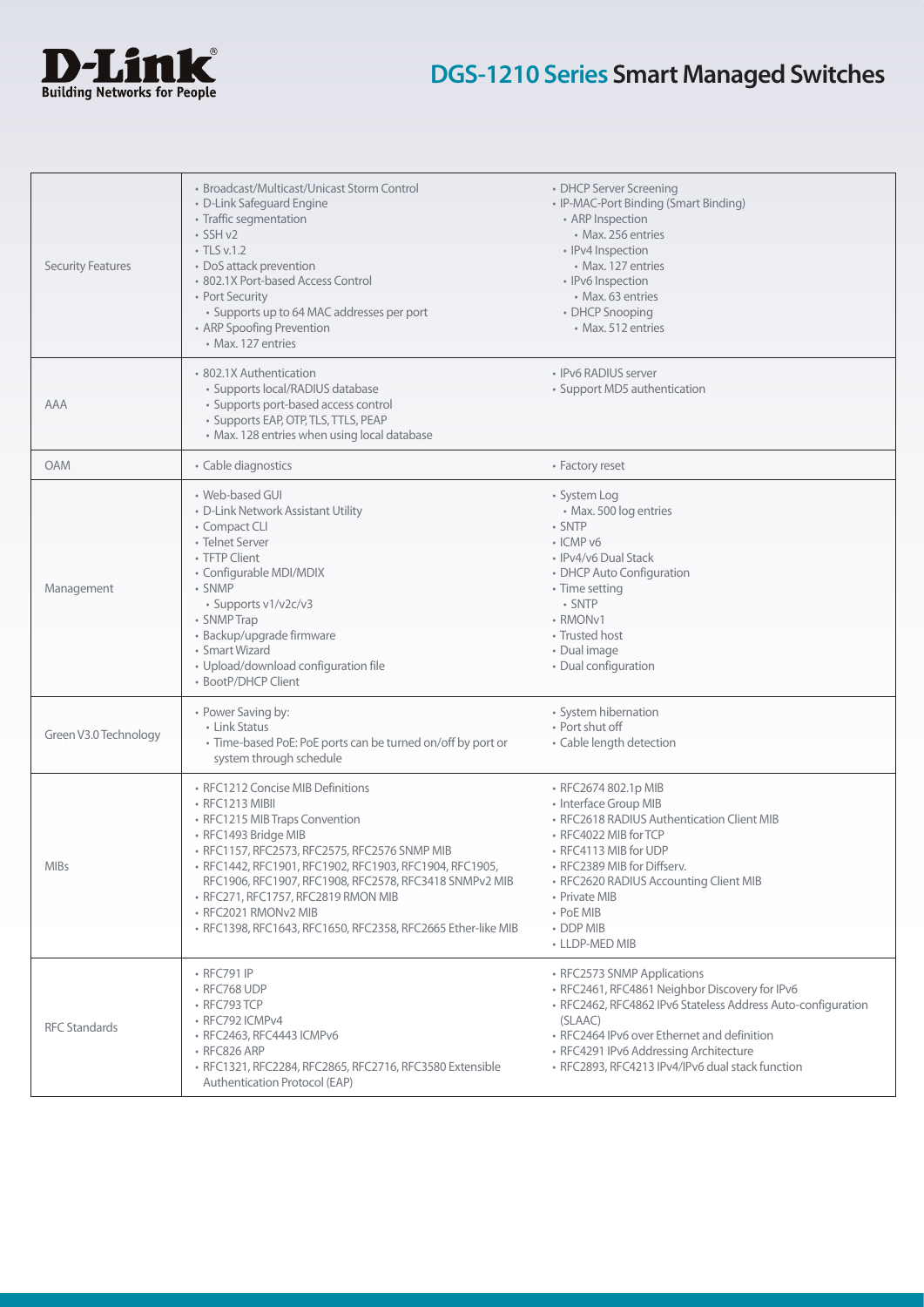

| <b>Order Information</b>         |                                                                 |  |  |  |  |
|----------------------------------|-----------------------------------------------------------------|--|--|--|--|
| DGS-1210-10                      | 8 10/100/1000 Mbps ports and 2 100/1000 Mbps SFP ports          |  |  |  |  |
| DGS-1210-10P                     | 8 10/100/1000 Mbps PoE ports and 2 100/1000 Mbps SFP ports      |  |  |  |  |
| DGS-1210-10MP                    | 8 10/100/1000 Mbps PoE ports and 2 100/1000 Mbps SFP ports      |  |  |  |  |
| DGS-1210-20                      | 16 10/100/1000 Mbps ports and 4 100 Mbps/1 Gbps combo ports     |  |  |  |  |
| DGS-1210-26                      | 24 10/100/1000 Mbps ports and 2 100 Mbps/1 Gbps SFP ports       |  |  |  |  |
| DGS-1210-28                      | 24 10/100/1000 Mbps ports and 4 100 Mbps/1 Gbps combo ports     |  |  |  |  |
| DGS-1210-28P                     | 24 10/100/1000 Mbps PoE ports and 4 100 Mbps/1 Gbps combo ports |  |  |  |  |
| DGS-1210-28MP                    | 24 10/100/1000 Mbps PoE ports and 4 100 Mbps/1 Gbps combo ports |  |  |  |  |
| DGS-1210-52MP                    | 48 10/100/1000 Mbps PoE ports and 4 100 Mbps/1 Gbps combo ports |  |  |  |  |
| DGS-1210-52                      | 48 10/100/1000 Mbps ports and 4 100 Mbps/1 Gbps combo ports     |  |  |  |  |
| <b>Optional SFP Transceivers</b> |                                                                 |  |  |  |  |
| DGS-712                          | 1000BASE-T copper                                               |  |  |  |  |
| <b>DEM-302S-LX</b>               | 1000BASE-LX, single-mode, 2 km                                  |  |  |  |  |
| DEM-302S-BXD/BXU                 | Gigabit WDM transceiver, single-mode, 2 km                      |  |  |  |  |
| <b>DEM-310GT</b>                 | 1000BASE-LX, single-mode, 10 km                                 |  |  |  |  |
| DEM-311GT                        | 1000BASE-SX, multi-mode, 550 m                                  |  |  |  |  |
| <b>DEM-312GT2</b>                | 1000BASE-SX, multi-mode, 2 km                                   |  |  |  |  |
| DEM-314GT                        | 1000BASE-LHX, single-mode, 50 km                                |  |  |  |  |
| <b>DEM-315GT</b>                 | 100BASE-ZX, single-mode, 80 km                                  |  |  |  |  |
| <b>DEM-330T/R</b>                | Gigabit WDM transceiver, single-mode 10 km                      |  |  |  |  |
| <b>DEM-331T/R</b>                | Gigabit WDM transceiver, single-mode 40 km                      |  |  |  |  |
| <b>DEM-210</b>                   | 100BASE-FX, single-mode, 15 km                                  |  |  |  |  |
| <b>DEM-211</b>                   | 100BASE-FX, multi-mode, 2 km                                    |  |  |  |  |